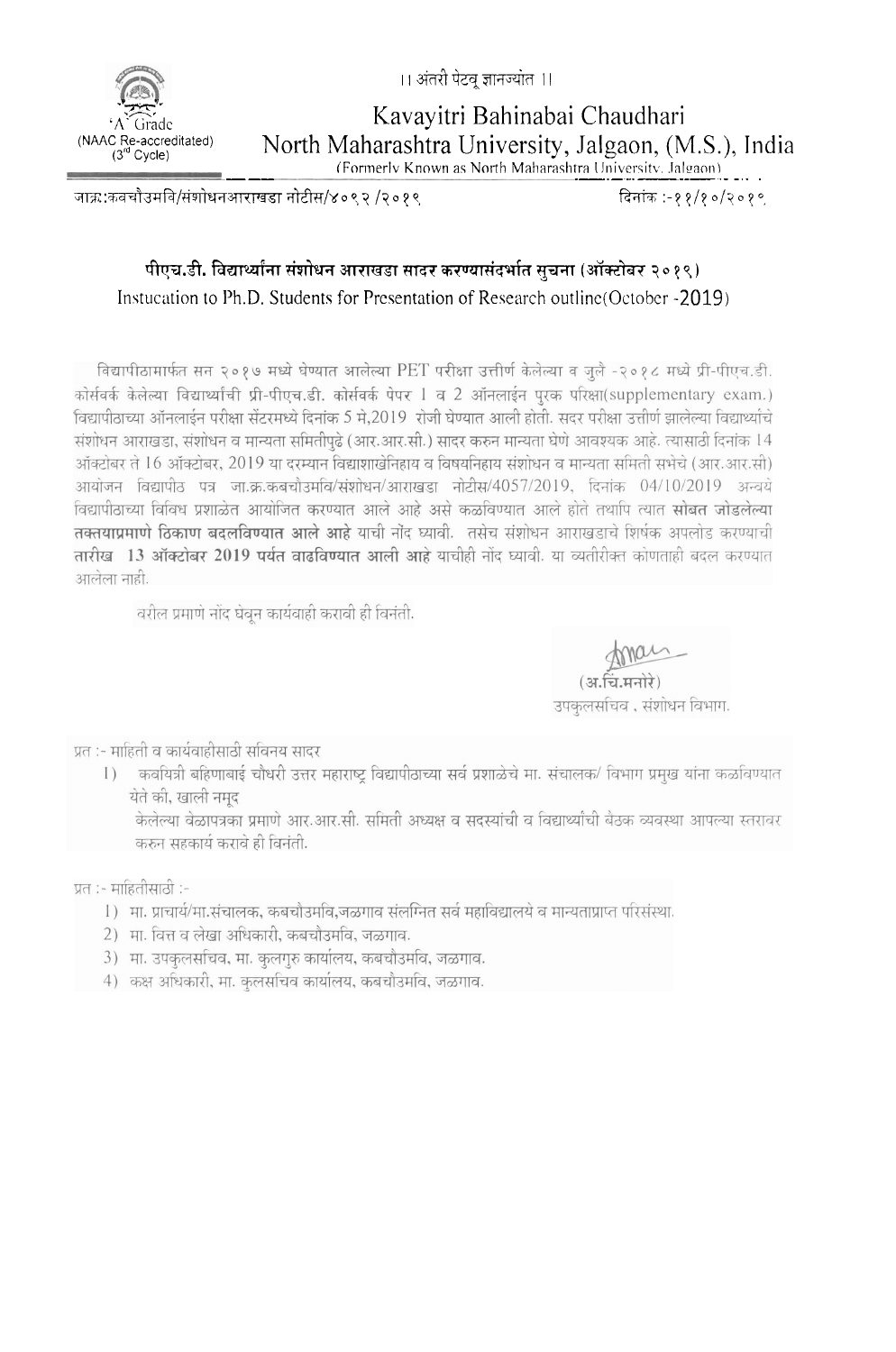

।। अंतरी पेटवू ज्ञानज्योत ।।

# Kavayitri Bahinabai Chaudhari North Maharashtra University, Jalgaon, (M.S.), India

(Formerly Known as North Maharashtra University, Jalgaon)

### SUBJECTWISE TIME TABLE FOR R.R.C. (OCT.2019)

**SUBJECT:- ENGINEERING** 

Date: 14 October 2019 Time: 11, 00 A.M.

| SR <sub>NO</sub> | <b>SUBJECT</b>                        | <b>VENUE</b>                               |
|------------------|---------------------------------------|--------------------------------------------|
|                  | Chemical Engineering                  | UICT, KBCNMU Jalgaon                       |
|                  | Chemical Technology/                  | UICT, KBCNMU Jalgaon                       |
|                  | Biiotechnology (Engg)                 |                                            |
|                  | Civil Engineering                     | UICT, KBCNMU Jalgaon                       |
| 4                | Computer Engineering/                 | School of Computer Sciences KBCNMU Jalgaon |
|                  | Information Technology                |                                            |
|                  | <b>Electrical Engineering</b>         | UICT, KBCNMU Jalgaon                       |
| 6                | E;ectrpmocs Engineering/              | UICT, KBCNMU Jalgaon                       |
|                  | Elet. Tele./Ind. Electronics          |                                            |
|                  | Instrumentation Engineering           | UICT, KBCNMU Jalgaon                       |
|                  | Mechanical Engineering/               | UICT, KBCNMU Jalgaon                       |
|                  | Production and Automobile Engineering |                                            |

**SUBJECT:- PHARMACY** 

Date: 14 October 2019 Time: 11, 00 A.M

| $\sim$ K | __<br>___<br>11 I E<br>N<br>E.<br>.<br>. | ___    |
|----------|------------------------------------------|--------|
|          | -KRCNMH<br>Jalgaon<br>ш                  | $\sim$ |

**SUBJECT:-COMMERCE & MANAGEMENT** 

Date: 14 October 2019 Time: 11, 00 A.M

| SR NO | . SUBJECT            |                                                          |
|-------|----------------------|----------------------------------------------------------|
| -     | Commerce & Managemet | <sup>1</sup> School of Management Studies KBCNMU Jalgaon |

#### FACULTY OF HUMANITIES

**SUBJECT :- LANGUAGE** 

Date: 15 October 2019 Time: 11.00 A.M

| SR.<br>NO. | <b>SUBJECT</b> | <b>VENUE</b>                            |
|------------|----------------|-----------------------------------------|
|            | Marathi        | School of Languages and Research Center |
|            | English        | School of Languages and Research Center |
|            | Hindi          | School of Languages and Research Center |
|            | Sanskrit       | School of Languages and Research Center |
|            | Urdu           | School of Languages and Research Center |